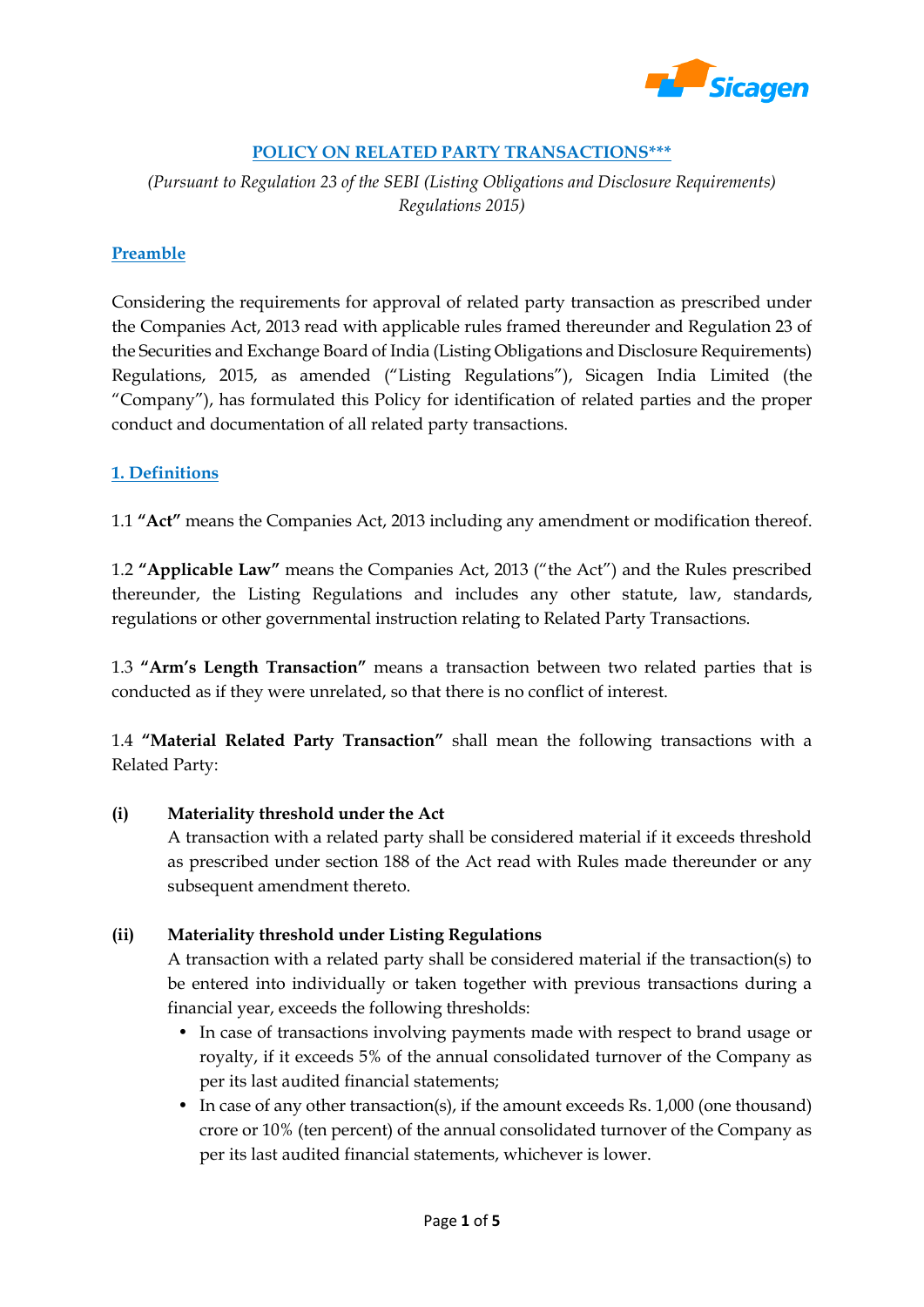

Provided that the aforesaid threshold limits shall stand modified automatically to align with any changes to the Regulations or other applicable laws for the time being in force.

1.5 **"Material Modification"** means modification to Related Party Transactions shall be deemed material if the increase in aggregate value of actual transactions with a Related Party is more than 25% of the originally approved amount, where such original amount approved is upto Rs. 10 crores and in other cases if such increase is more than 10% of the original approved amount.

1.6 **"Ordinary course of business"** means the usual transactions, customs and practices undertaken by the Company to conduct its business operations and activities and includes all such activities which the Company can undertake as per its Memorandum & Articles of Association.

1.7 **"Related Party"** shall have the meaning as defined in Section 2(76) of Companies Act, 2013 and Regulation 2(1)(zb) of the Listing Regulations.

1.8 **"Related Party Transactions"** or **"RPTs"** shall have the meaning ascribed to the term in Regulation 2(1)(zc) of the Listing Regulations and includes the transactions contemplated under Section 188(1) of the Companies Act, 2013. Related Party Transaction shall be construed to include a single transaction or a group of transactions in a contract.

Words and expressions used in this Policy but not defined herein shall have the same meanings respectively assigned to them in the Companies Act 2013 and the rules framed therein, Listing Regulations and/ or any other applicable laws or regulations as amended from time to time.

# **2. General Guidelines**

2.1. All transactions with related parties shall be in the ordinary course of business and at arms' length within the meaning of Section 188 of the Companies Act 2013 (the Act) and other applicable provisions. Transactions not conforming to the above shall be subject to such approvals as prescribed under the relevant law.

2.2. Pursuant to Regulation 23 (2) of the Regulations, all transactions with the Related Parties and any material modification thereto shall be subject to prior approval of the Audit Committee unless exempted under the Regulations or the Act or other relevant rules and regulations.

Provided that only those members of the Audit Committee, who are Independent Directors, shall approve related party transactions.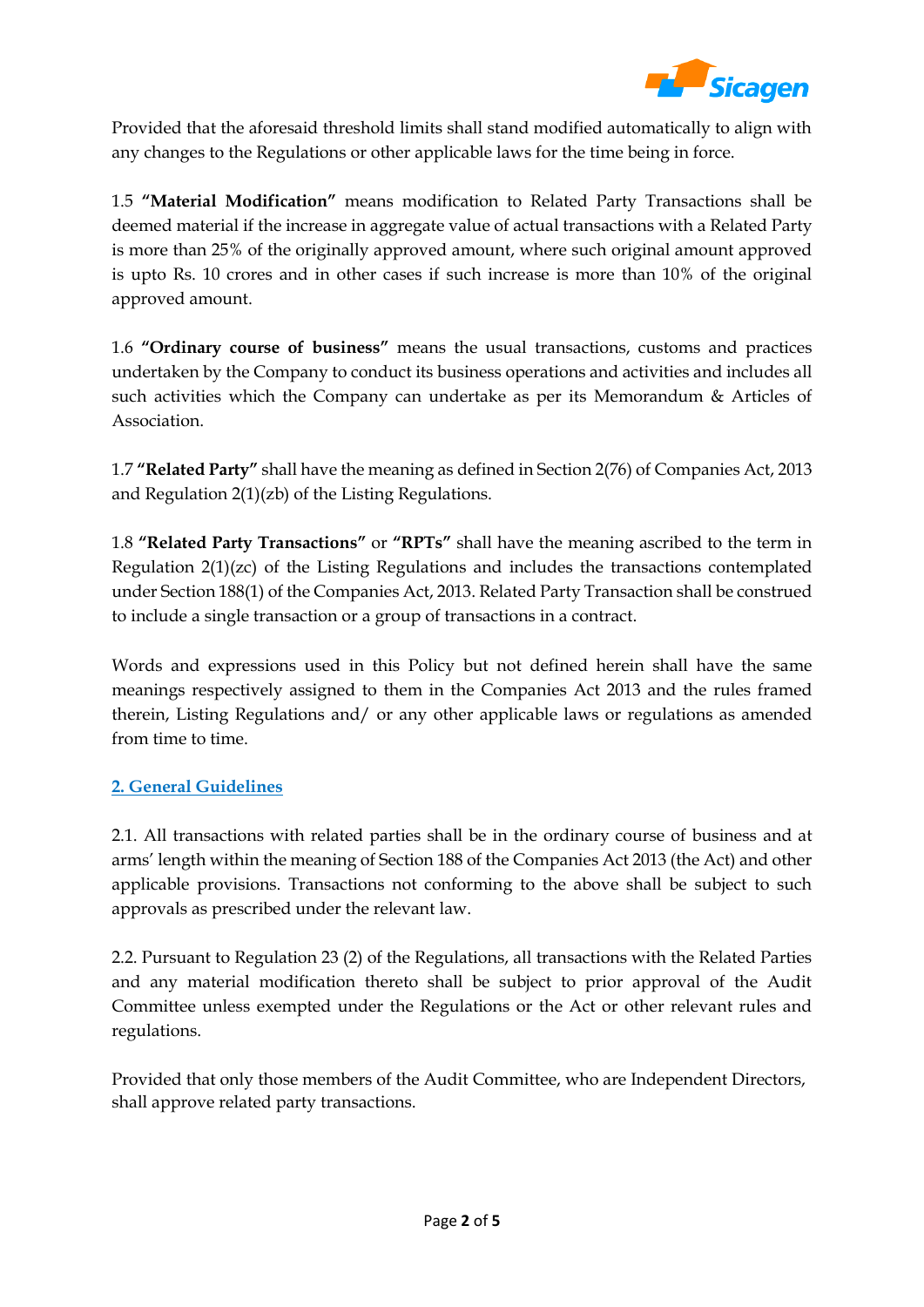

2.3. In case of RPTs of its unlisted subsidiary where the Company is not a party, prior approval of the Audit Committee of the Company will be required only if the value of such RPTs entered into individually or taken together with previous transactions during a financial year exceeds the threshold as provided in the SEBI Listing Regulations.

2.4. The Audit Committee may provide omnibus approval for routine related party transactions on an annual basis which shall be strictly in accordance with the provisions of the Regulations, the Act and other applicable laws.

2.5. The aggregate of the transactions with a related party exceeding the Material RPTs limits shall be treated as material requiring such approvals prescribed under the Regulations or other applicable laws.

2.6. In the event of exigency to enter into a transaction and it is impractical to wait until a Meeting of the Audit Committee to consummate a Related Party Transaction, the Audit Committee, shall pass a Circular resolution and grant approval. Such approvals shall be placed before the Audit Committee at its next meeting for ratification. However, the Audit Committee shall not approve such related party transactions which are not in the ordinary course of business or which are not on arm's length basis through a Circular resolution.

## **3. Related Party Transactions that shall not require Approval:**

The following transactions shall not require separate approval under this Policy:

- (i) Any transaction that involves the providing of compensation to a Director or Key Managerial Personnel, in accordance with the provisions of the Act, in connection with his or her duties to the Company or any of its Subsidiaries or Associates, including the reimbursement of reasonable business and travel expenses incurred in the ordinary course of business;
- (ii) Indemnification and advancement of expenses made pursuant to any agreement or by-laws of the Company;
- (iii) Any transaction in which the related party's interest arises solely from ownership of securities issued by the company and all holders of such securities receive the same benefits pro rata as the related party;
- (iv) Any transaction entered into between a holding company and its wholly owned subsidiary whose accounts are consolidated with such holding company and placed before the shareholders at the general meeting for approval;
- (v) Transactions entered into between two wholly-owned subsidiaries of the listed holding company, whose accounts are consolidated with such holding company and placed before the shareholders at the general meeting for approval;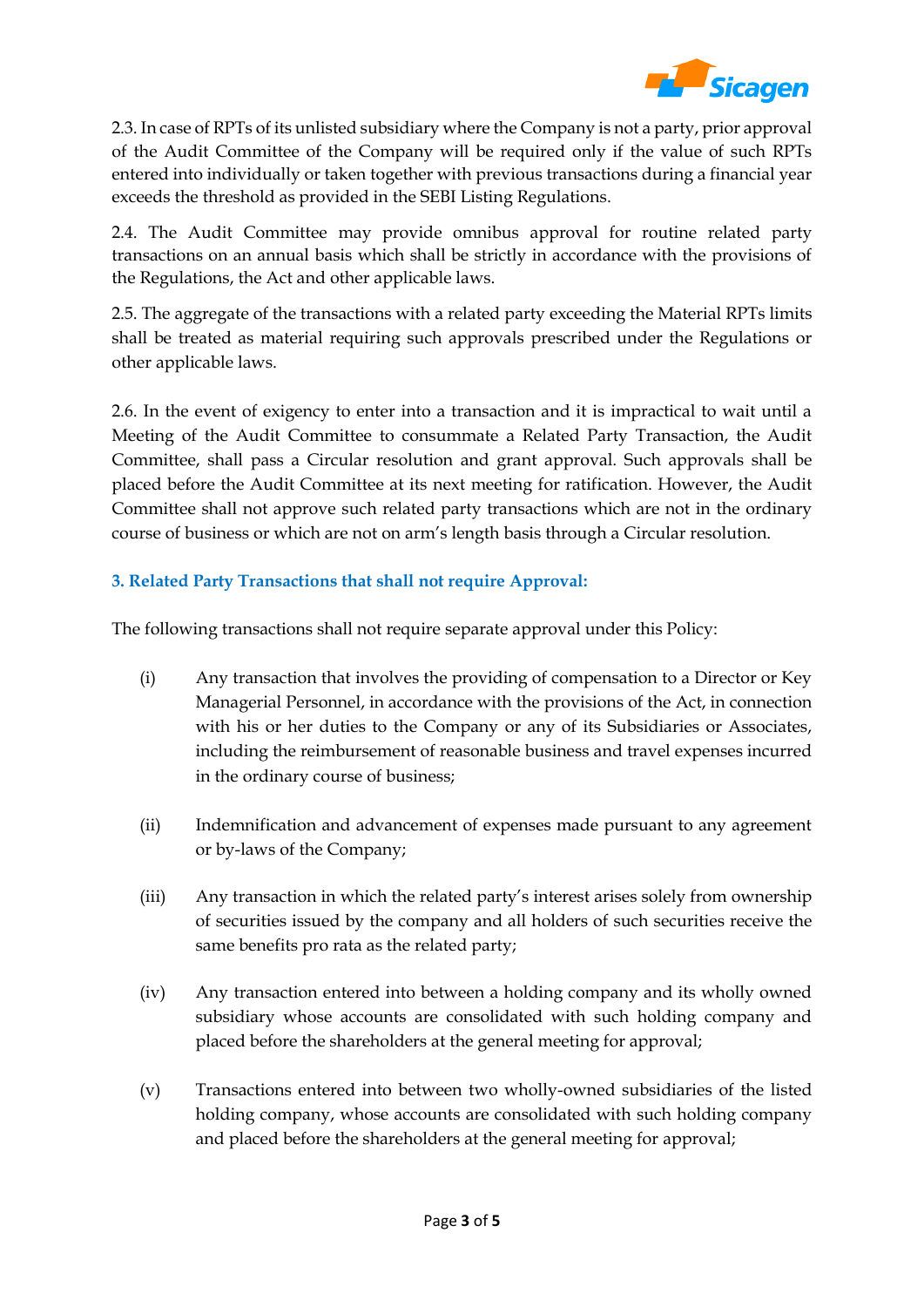

- (vi) Transactions that have been approved by the Board under the specific provisions of the Act, e.g. inter-corporate deposits, payment of dividend, borrowings, investments with or in wholly owned subsidiaries or other Related Parties;
- (vii) Transactions involving corporate restructuring, such as buy-back of shares, capital reduction, merger, demerger, approved by the Board and carried out in accordance with the specific provisions of the Act or other applicable laws;
- (viii) Contribution to Corporate Social Responsibility, subject to approval of Corporate Social Responsibility Committee and within the overall limits approved by the Board of the Company;
- (ix) Any other exception which is consistent with the applicable laws, including any rules or regulations made thereunder, and approved by the Audit committee.

## **4 Related Party Transactions not approved under this Policy**

4.1 In the event that the Company becomes aware of a transaction with a Related Party that has not been approved under this Policy, the matter shall be reviewed by the Audit Committee. The Audit Committee shall consider all the relevant facts and circumstances regarding the transaction, and shall evaluate all options available to the Company, including ratification by it or recommending to the Board for their ratification or seeking approval of shareholders, revision or termination of the Related Party Transaction. The Committee shall also examine the facts and circumstances pertaining to the failure of reporting such transaction to the Committee under this Policy and shall take any such action it deems appropriate.

4.2 In any case, save as otherwise provided in the Policy, where the Audit Committee determines not to ratify a transaction that has been commenced without its prior approval, the Audit Committee, as appropriate, may direct additional actions including, but not limited to, immediate discontinuation or rescission or revision of the transaction.

4.3 Where any contract or arrangement is entered into by a director or any other employee, without obtaining the consent of the Audit committee, Board or approval by a resolution in the general meeting as per the provisions of Companies Act, 2013 and if it is not ratified by the Committee, Board or, as the case may be, by the shareholders at a meeting within 3 (three) months from the date on which such contract or arrangement was entered into, such contract or arrangement shall be voidable at the option of the Committee, Board or, as the case may be, of the shareholders and if the contract or arrangement is with a related party to any director, or is authorised by any other director, the directors concerned shall indemnify the company against any loss incurred by it.